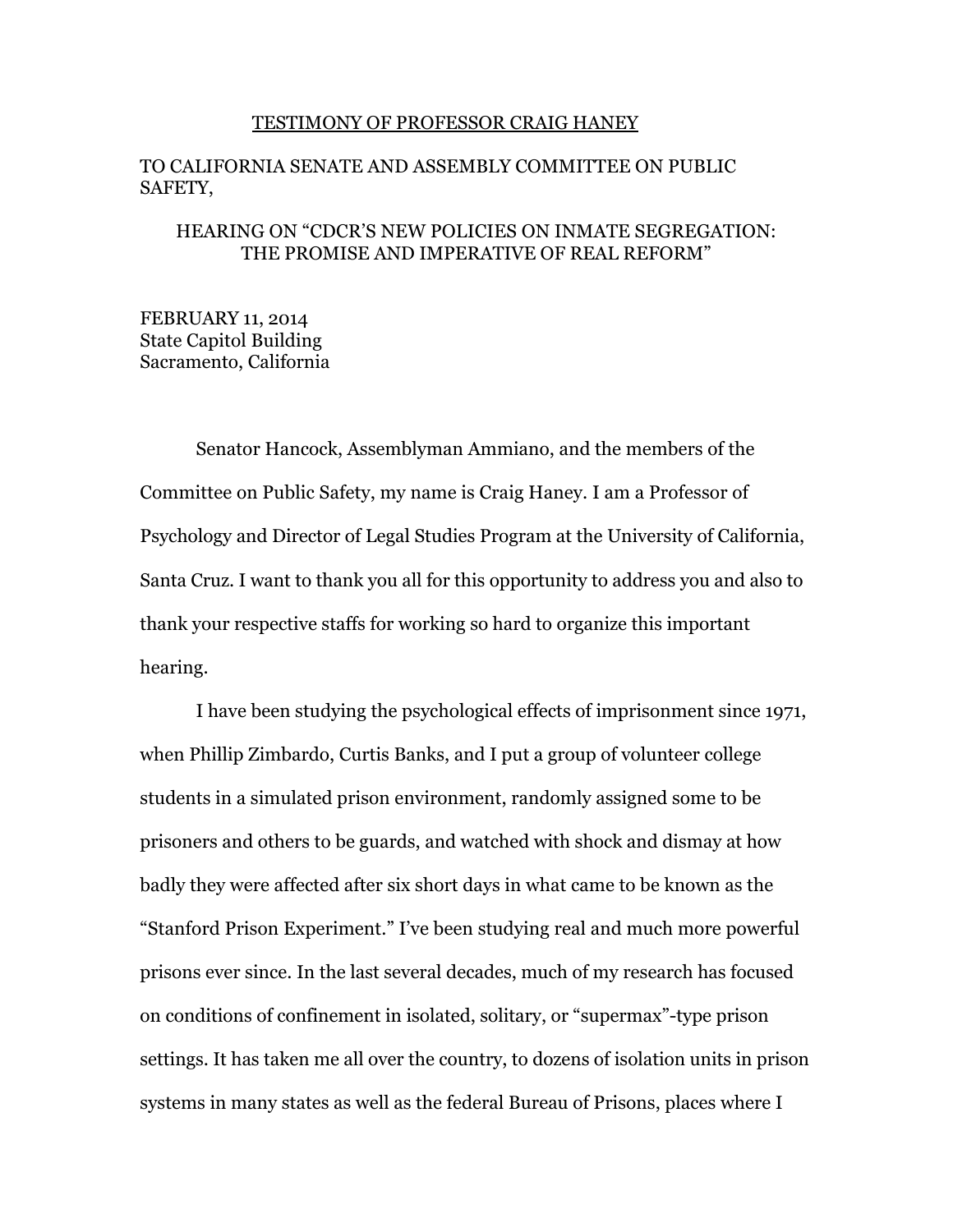have conducted interviews with prison staff members and officials and, by now, also have interviewed in the neighborhood of a thousand prisoners living in some form of solitary confinement, attempting to understand how these places work, the unique mentality that is created and operates on both sides of the bars inside, and how prisoners are psychologically changed and affected by the isolation and deprivation to which they are subjected there.

Because I live and work in California, much of my work on these issues has been concentrated on prisons in our state, including the Pelican Bay Security Housing Unit. I have testified as an expert witness in most of the major prison conditions lawsuits that have occurred in California over the last several decades, including ones that pertain directly to today's hearing—beginning with Toussaint <u>v. McCarthy</u>, where the federal courts in the 1980s first began to look systematically at isolation practices in prisons across the state, continuing to Madrid v. Gomez, where Judge Henderson opined in 1995 that conditions at the Pelican Bay SHU "may press against the outer limits of what humans can psychologically tolerate," and ending most recently with Brown v. Plata, addressing the effects of unconstitutionally severe overcrowding in the CDCR.

These and other cases, and especially the Plata-ordered reductions in overcrowding and the historic legislative "Realignment" that has followed, have given us—you—a unique opportunity to get our prison house in order in California. Other problematic aspects of the prison system that severe overcrowding not only helped to cause but also simultaneously made impossible to meaningfully address are now within our grasp to identify and solve. Prison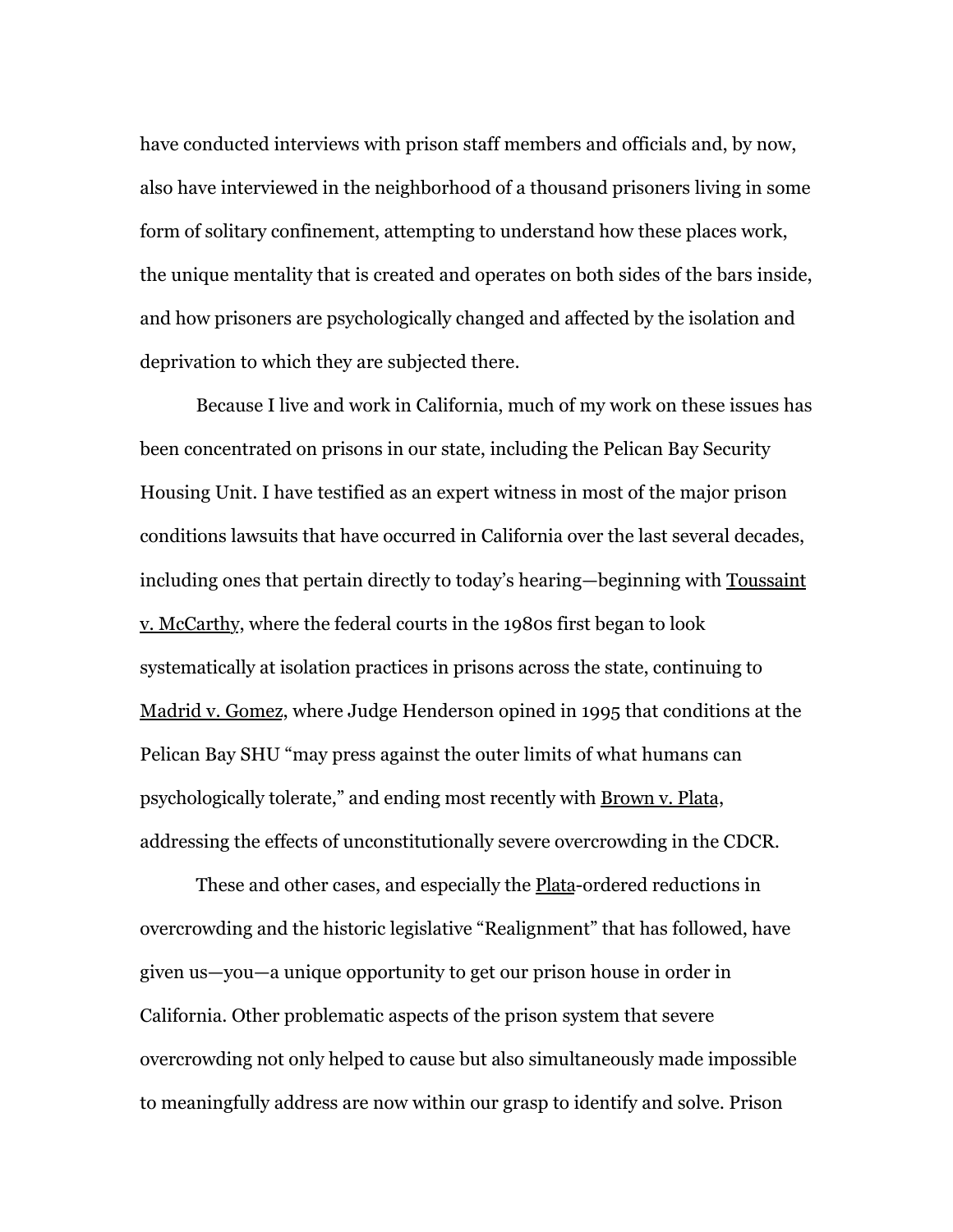isolation policy is one of them.

With this in mind, I want to make four brief points—1) California is an outlier in the nation and the world in the degree to which it uses long-term isolation to manage its prison population; 2) long-term isolation is painful and dangerous, even worse than previously thought; 3) whatever new CDCR isolation policies are implemented, they can only be truly effective if they offer all prisoners a realistic, objective pathway by which that they can work their way out of isolation, one that does not compromise their safety and well-being; and, finally, 4) no meaningful progress on this issue can be sustained without the Legislature's continuing involvement in, auditing of, oversight over, and use of tangible and enforceable legal mandates to control the implementation and operation of these new policies.

### I. CALIFORNIA IS AN OUTLIER IN ITS USE OF ISOLATION

I begin with the observation that the United States is an outlier in the extent to which it isolates its prisoners and, within the United States, California is an outlier with respect its extreme prison isolation policies and practices. The sheer numbers of prisoners that the United States holds in solitary confinement and the extraordinary lengths of time that we keep them there are shocking and unprecedented by international standards. One can debate—and we probably should at some point in the United States—whether long-term solitary confinement constitutes torture. But that debate has long since been settled in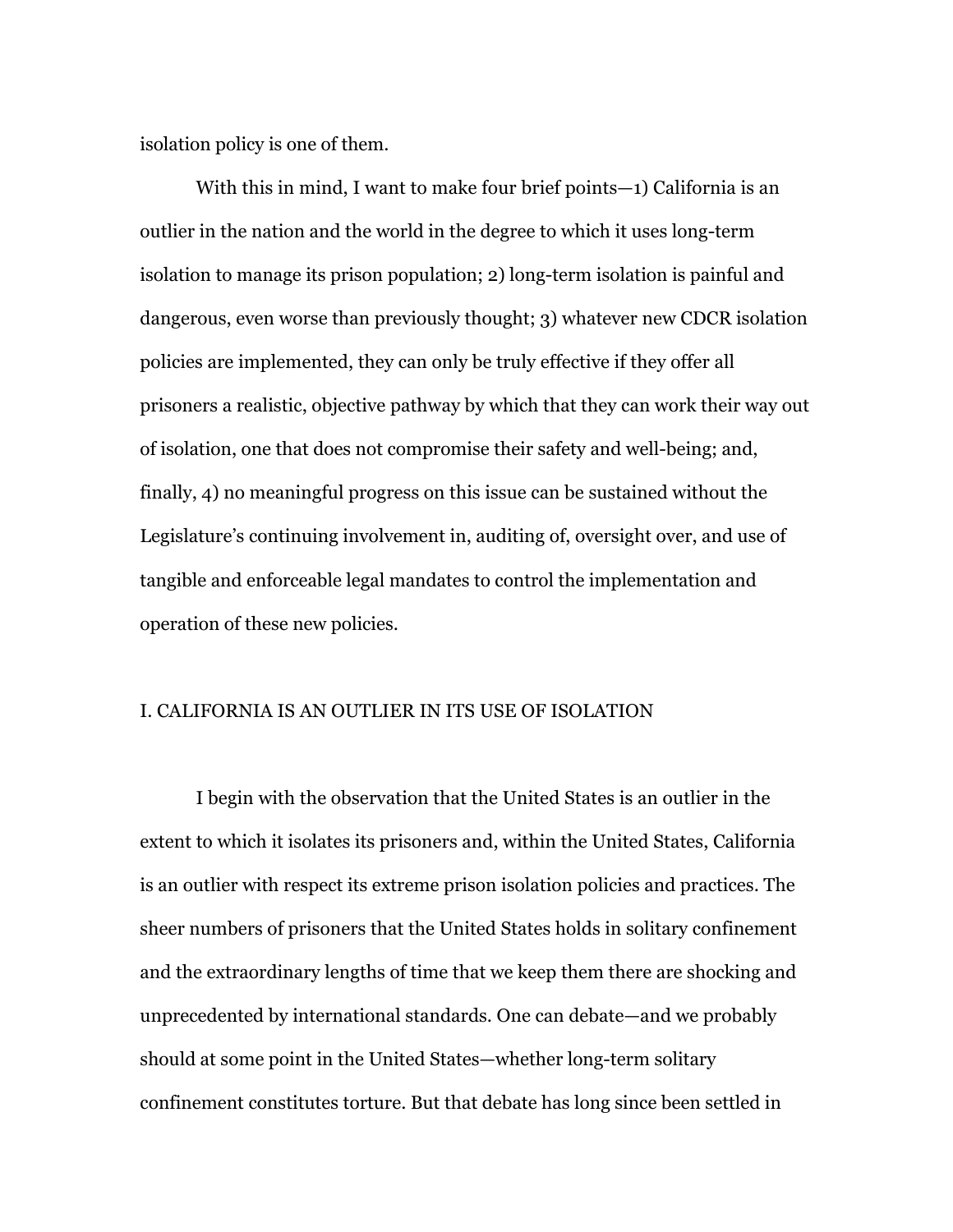international human rights circles. Juan Mendez, the United Nations Special Rapporteur on Torture has labeled solitary confinement lasting for longer than 15 days as "prolonged" solitary confinement and called for its abolition. Numerous other international human rights organizations have echoed his sentiments. There is no question that, measured by these standards, the United States is wildly and unsettlingly out-of-synch with the rest of the world on this issue.

But within that already out-of-synch U.S. context, California is itself a true outlier. There is simply no other prison system in the country that I know of that places so many prisoners in isolation, and no other state that places remotely as many of them in isolation for so long a time. To give you just one benchmark against which to measure this, the federal supermax prison, the so-called "ADX" in Florence, Colorado, which serves as the end of the line for the entire federal Bureau of Prisons (or "BOP"), houses approximately 400 prisoners; that is less than half the population of the Pelican Bay SHU. Yet there are well over 200,000 federal prisoners, almost twice the number we have in California. In addition, the BOP houses about 12,000 prisoners overall in some form of restrictive or isolated housing, about the same number as we have in California. This, despite their having nearly 100,000 more prisoners than we do. Moreover, notwithstanding these much more favorable ratios, the BOP last year was the focus of a critical Government Accountability Office report, one in which they were told to "consider lessons learned from some state initiatives that reduced the number of inmates held in segregation without significant, adverse impacts on violence or assault rates." As I say, California is an outlier by any measure,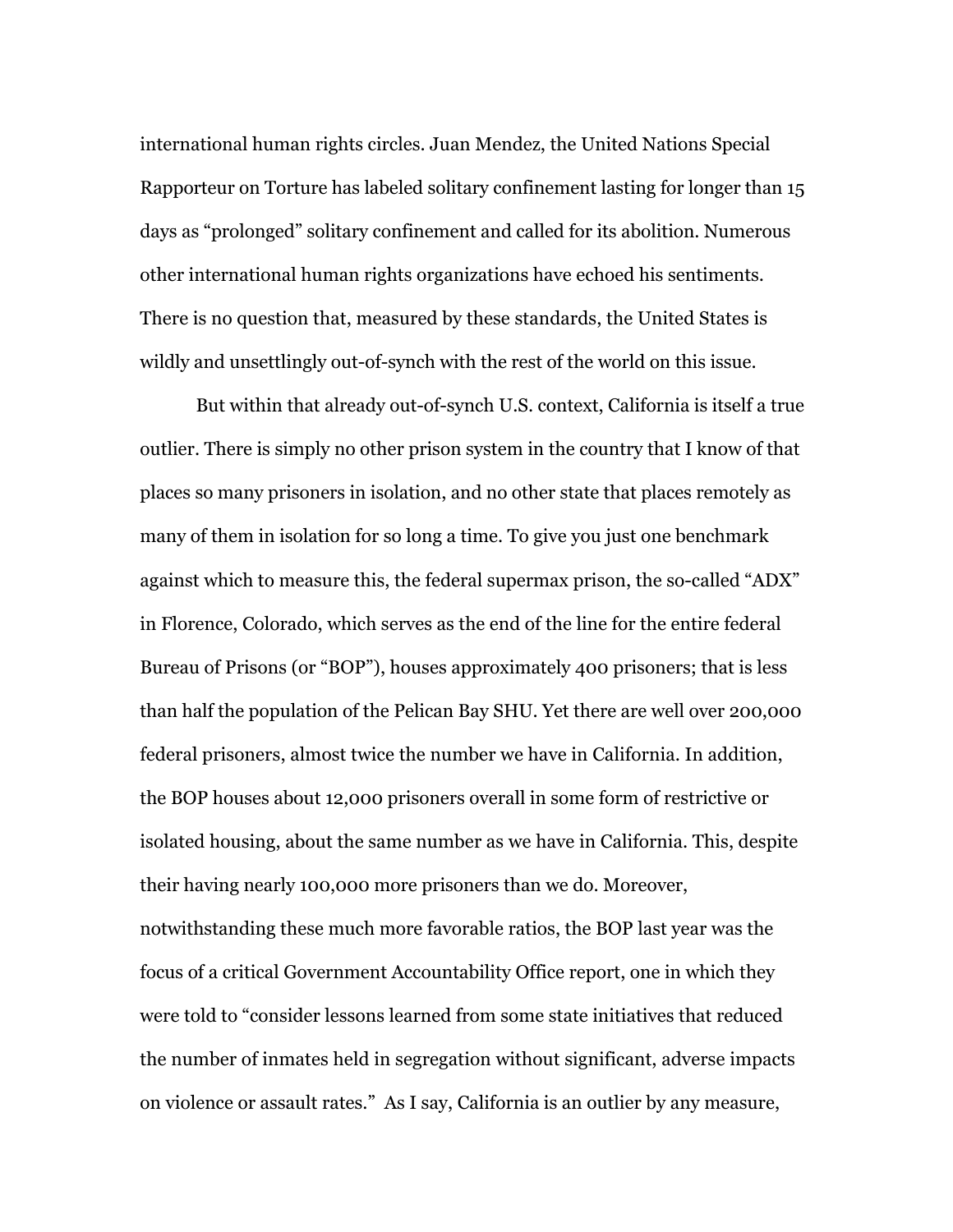even measured against a prison system that has been cited for its apparent overuse of isolated or restricted housing.

With these things in mind, whatever reforms are being proposed and implemented in California with respect to prison isolation must be judged in light of how far back we are compared to the rest of the country and world. A little bit of slowly implemented reform is frankly not going to make much of a difference.

# II. LONG-TERM SOCIAL ISOLATION AND SOCIAL EXCLUSION ARE NOT JUST PAINFUL BUT DANGEROUS

I am sure it will come as no surprise to any of you if I say that we know that long-term isolation can have terrible consequences for many of the persons subjected to it. This borders on commonsense, it is why harsh prison systems and torture regimes alike regularly and routinely resort to solitary confinement as severe punishment, and why none of us would tolerate having a loved one—a child or parent, say—locked alone in a closet-like space for days or weeks, let alone years or decades. In our studies of prisoners at Pelican Bay and elsewhere, we have documented the multiple ways in which they suffer and are changed by this experience. The list of symptoms is far too long for me to recite or explain in detail in the short time available. But to briefly summarize: prisoners in isolation units suffer chronic and overwhelming feelings of sadness, hopelessness, and depression. Many SHU inmates become deeply and unshakably paranoid, and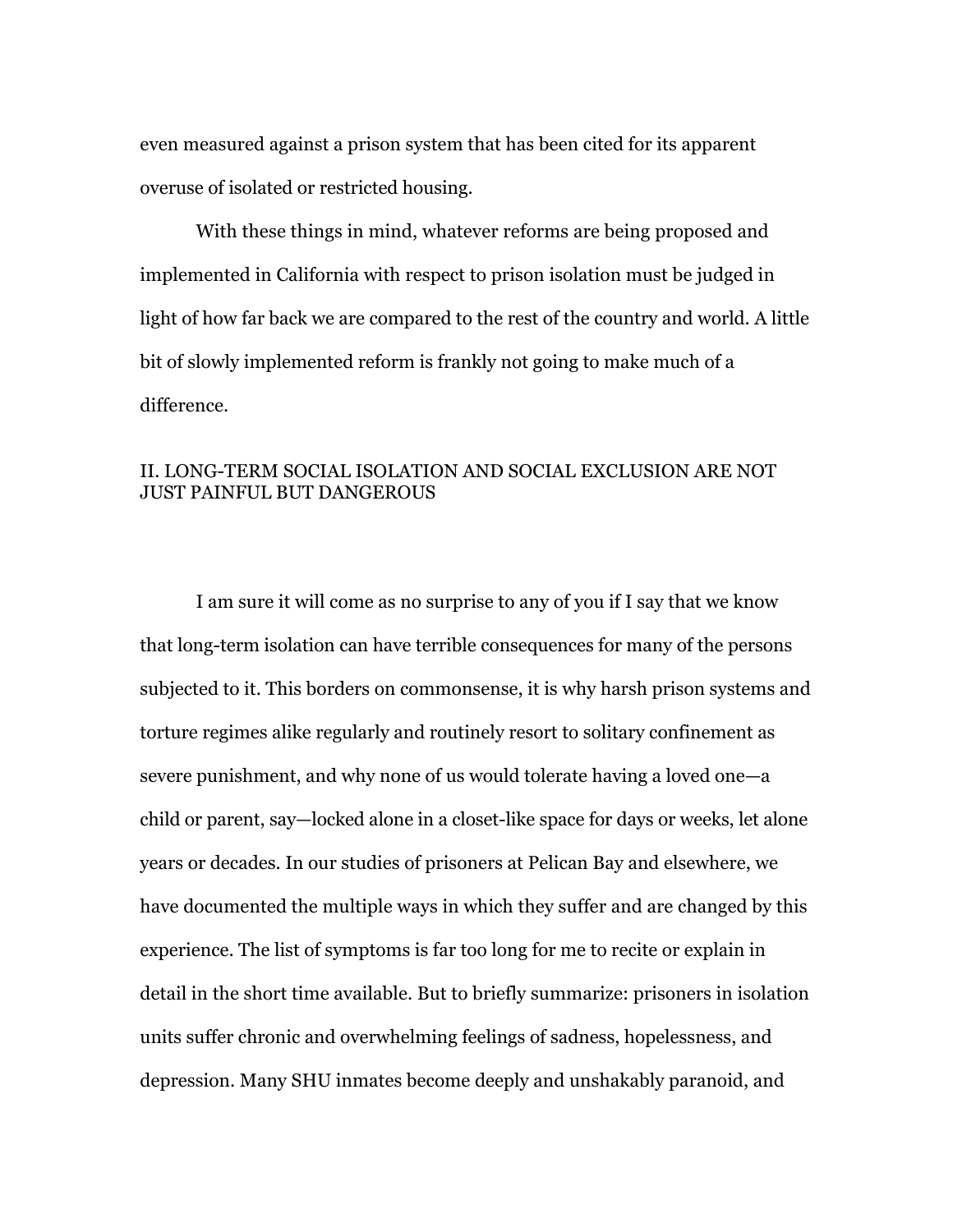are profoundly anxious around and afraid of people (on those rare occasions when they are allowed any contact with them). Some begin to lose their grasp on their sanity and many others report struggling with it on a daily basis. Many prisoners are certain that they will never be able to live normally among people again and are consumed by this fear. Too many actually do deteriorate mentally and emotionally, and their capacity to function as remotely effective, feeling, social beings atrophies.

We knew these facts and I testified to many of them at the time Madrid was decided, in 1995, the last time a bright public light was really shined on policies and practices at Pelican Bay. But two things have changed since then to make these concerns more grave. For one, we now know from extensive research done in other contexts that social isolation, loneliness, and social exclusion—which prisoners in solitary confinement experience in abundance—are not just painful but can, as one science writer recently put it, "ravage the body and the brain." Another prominent scientific review put it more judiciously, noting that "social neuroscience has witnessed an incredible rise in the number of studies demonstrating the effects of perceived social isolation (e.g., loneliness and ostracism)… on mental and physical health." However you express it, we now know that prolonged social deprivation has the capacity to literally change who we are, physically as well as mentally.

The second significant change is that the deprived and punishing environment created at Pelican Bay—which was originally intended for no more than short-term stays of a few years at most—has morphed into something very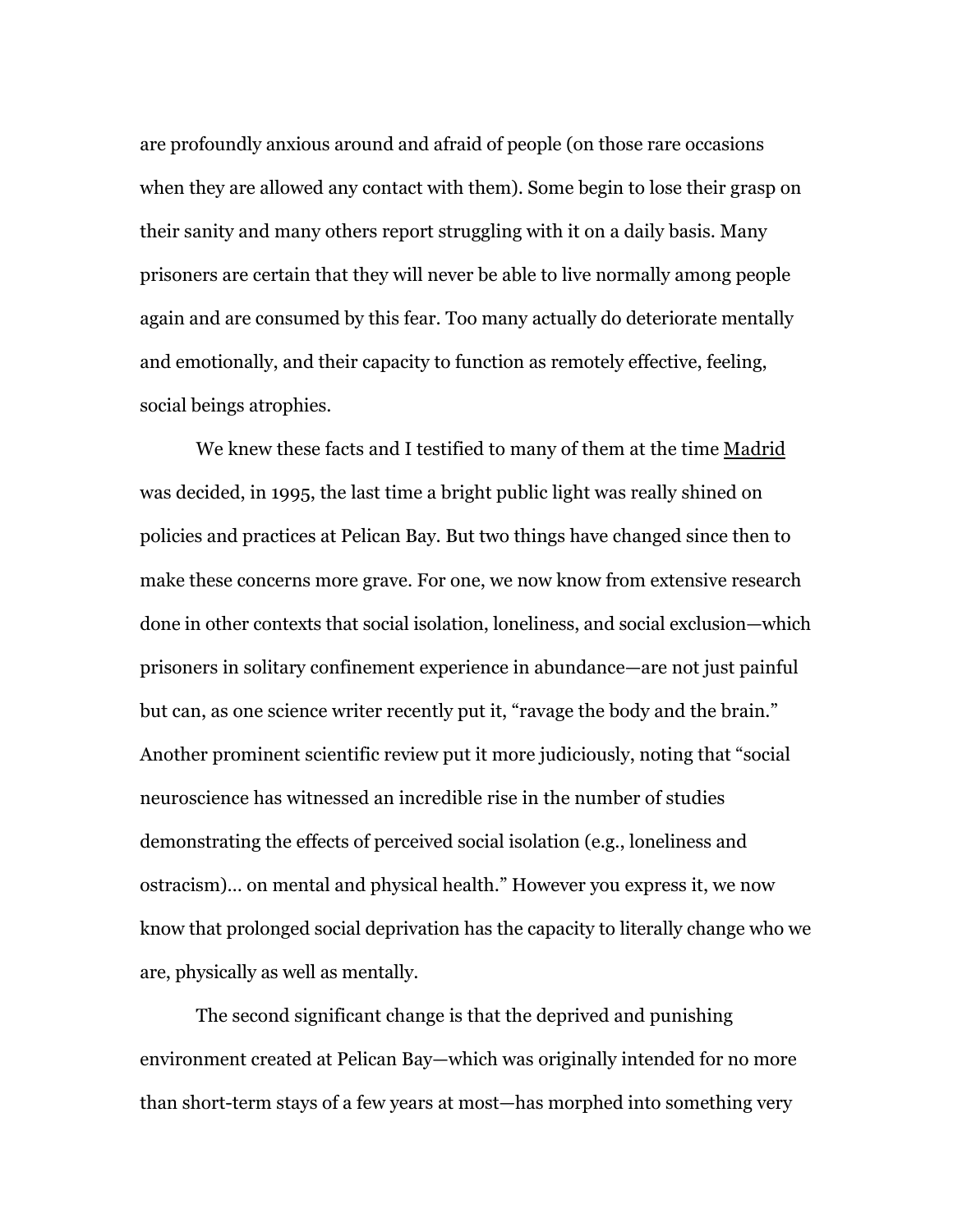different and far more dangerous. In a turn of events that would have been regarded as unthinkable at time of the Madrid trial in 1995, some of the men who were on that first busload of prisoners brought to this stark, barren, and desolate place in the late 1980s are still there, never having left. Nearly a hundred have been there for 20 years and over 500 for 10 years or more. In the hearing that Assemblyman Ammiano held on this issue in August, 2011, I called these men "pawns in a failed experiment." They still are; virtually all of them remain there. I should add that the overwhelming majority of men who have been subjected to these unbelievably harsh conditions of confinement are prisoners of Color. Draw your own conclusions about whether and how their race and ethnicity have played a role in how they have been treated in this way and may account for how long we have looked the other way as this mistreatment has unfolded.

In any event, it is hard to describe the magnitude or depth of this kind of long-term isolation, one in which the prisoners have grown from young men to old, alone— fundamentally and profoundly alone. Some of these men came into Pelican Bay barely out of their teenage years and now have grandchildren whom they have never seen in person and certainly have never touched. Many of them at a remote location like Pelican Bay go for years or even decades without visits from the outside. Even those who do get an occasional visit—and there are very few who get more than a social visit every couple of years—must settle for having it mediated through a thick glass partition and conducted over a telephone. They have gone for years and even decades without ever touching another human being with affection, and lacking any direct physical connectedness to others.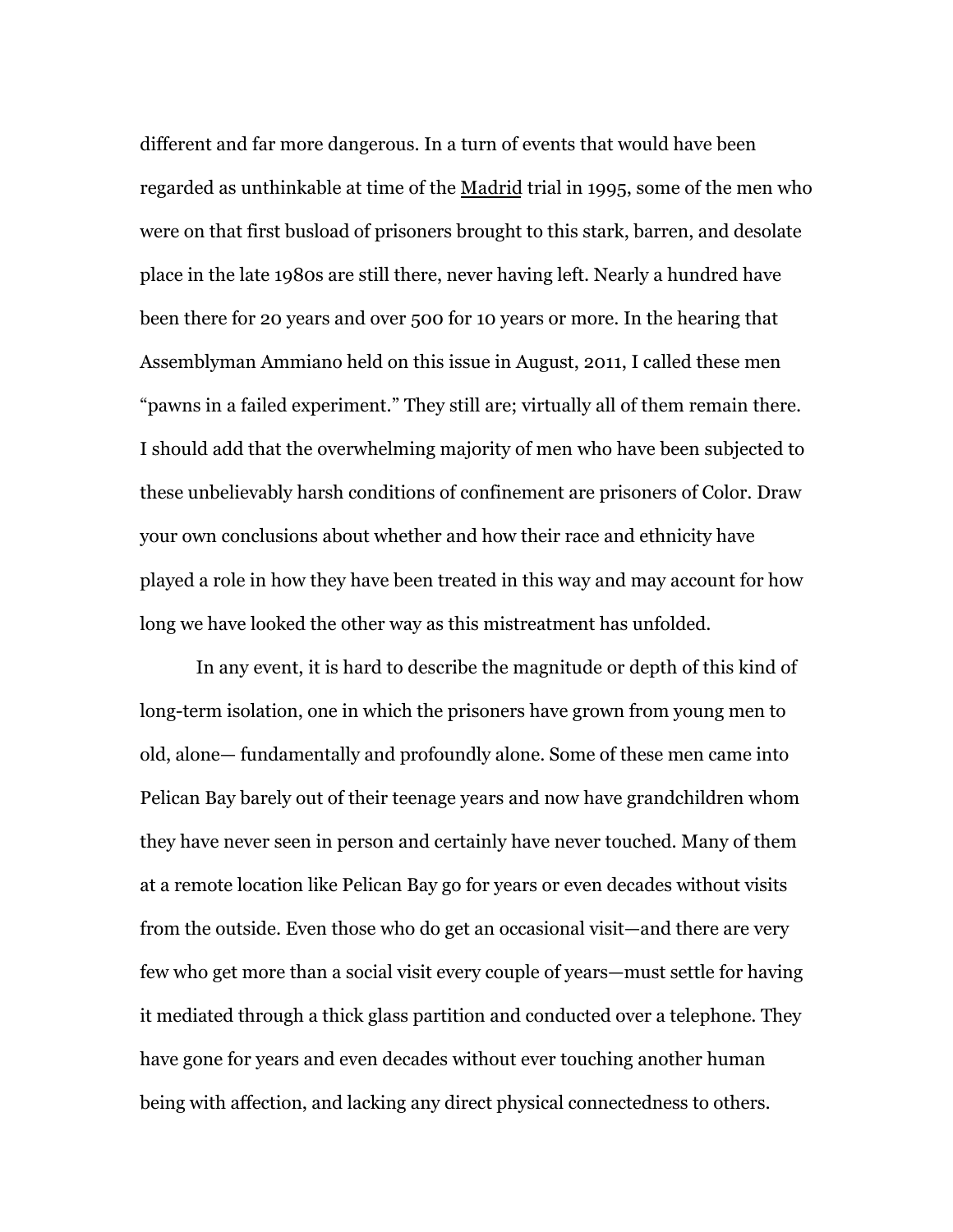Many have been locked inside the SHU when loved ones have passed away, and are therefore denied the opportunity to be consoled through touch or embrace. They grieve the way they do virtually everything else—alone. In a place like Pelican Bay, where they are denied the opportunity even to make a phone call, they talk about the pain of not being able to remember what their family members—their mothers, their wives, their children—even sound like.

All of this amounts to a painfully long form of social death. These are people consigned to living in suspended animation, not really part of this world, not really removed from it, and not really part of any other world that is tangibly and fully human. Human beings need frequent and meaningful and close social contact to function, to be fully alive, to be fully human, and we have robbed them of that.

I say all of this to remind you of what is at stake here. The decision to place and to retain prisoners in this kind of environment imposes something infinitely worse than what the courts call an "ordinary incident of prison life," going beyond even the legal definition of an "atypical and significant hardship." The decision imposes something that is not only extremely painful and harmful but, from a psychological perspective, arguably at least as profound and life-altering as the decision whether to incarcerate someone in the first place.

With this in mind, I want to close by making two very brief, but important points.

# III. THE NEW POLICIES ARE A STEP IN THE RIGHT DIRECTION BUT MUST GO FARTHER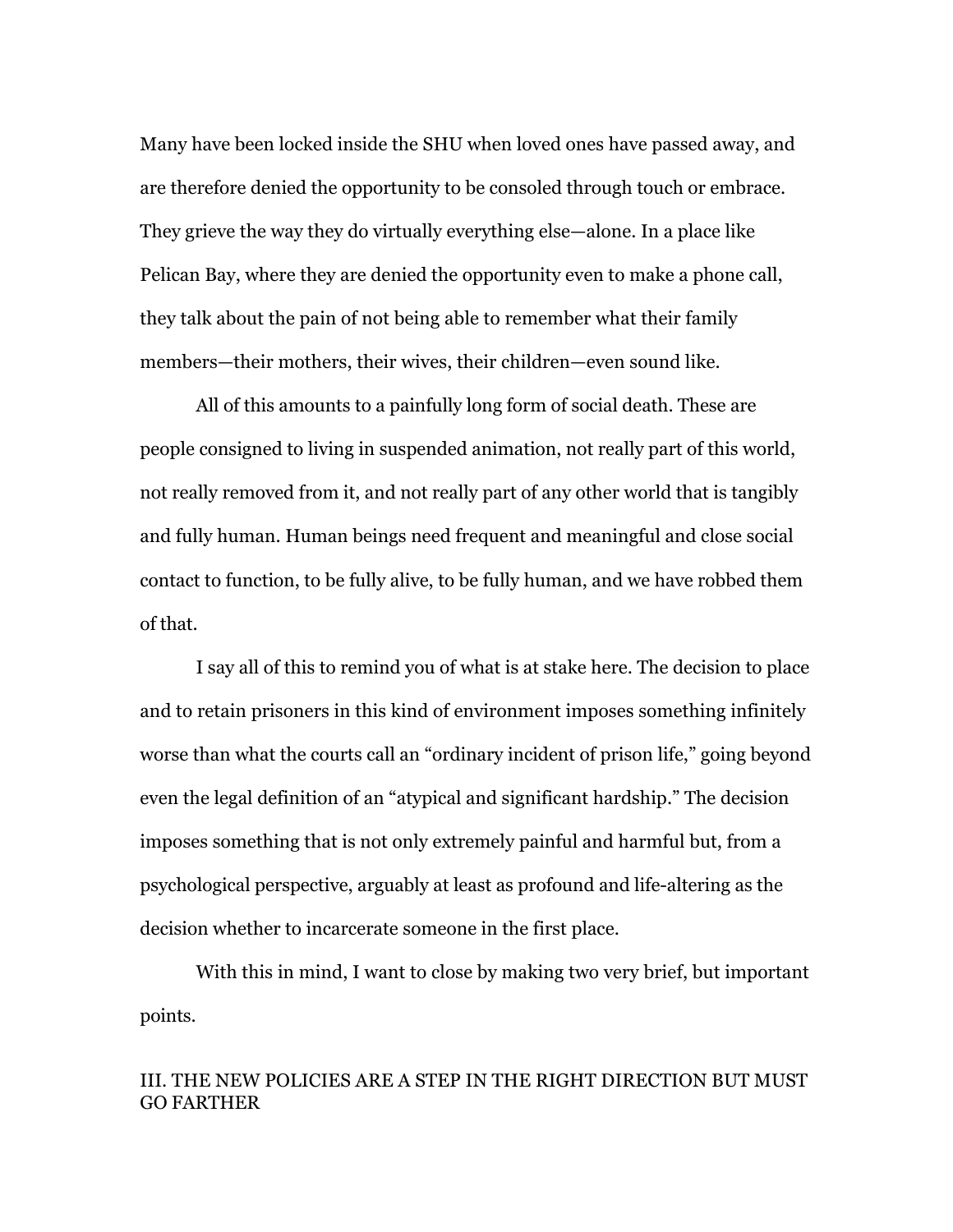There are two inter-related things that we know can add to the already destructive aspects of solitary confinement: its long and uncertain duration and the sense among prisoners that they lack any realistic means with which they can end their isolation. For this reason, from a psychological—rather than a legal perspective, the newly proposed and implemented isolation CDCR policies are a modest step in the right direction, but they do not go nearly far enough. I say this because they fail to offer all prisoners a realistic, objective pathway by which they can work their way out of isolation in a reasonable amount of time, a pathway that does not continue to vest significant discretion in the hands of correctional decision-makers who are, for all intents and purposes, beyond challenge or meaningful redress or appeal. Moreover, a four-year normative time frame for a "step-down program" is considerably longer than most prisoners in most prison systems ever spend in isolation, and in this case it comes on top of what already may be a decade or more of such confinement. There need to be humane time limits to the length of this kind of confinement. Thus, there need to be presumptive release dates that are met on the basis of objective criteria that focus on the absence of overt, objective behavioral infractions (not a subjective judgment about what an otherwise innocent act—such as the possession of a book or piece of art—actually "means"). We need system in which release is made contingent on a record of compliant behavior for a certain amount of time—a release that cannot be invalidated by a set of wholly subjective judgments that, in most instances, are neither provable nor disprovable, and in which prisoners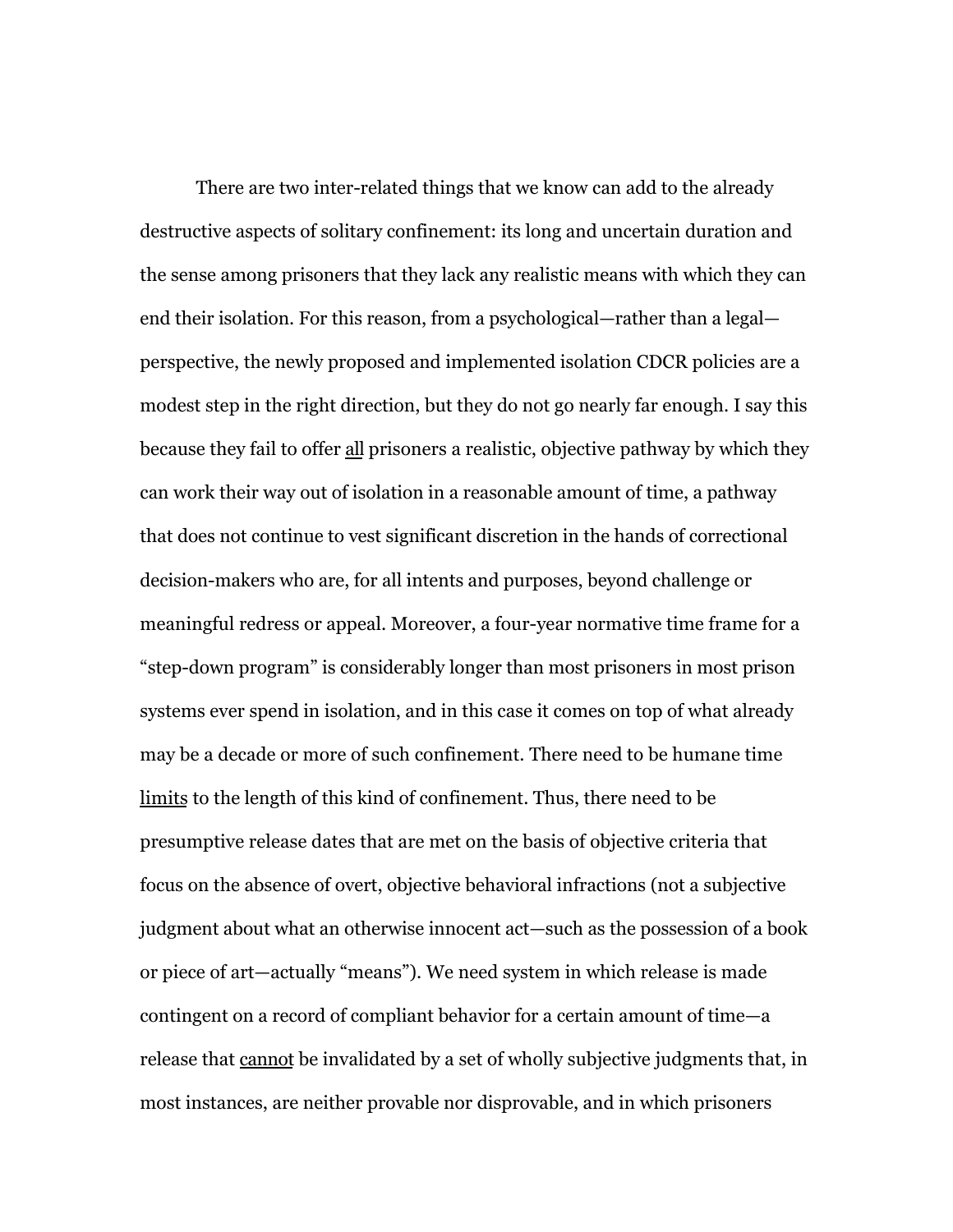virtually never get the benefit of the doubt. We have to do better, otherwise the sense of helplessness and hopelessness will remain and many of these prisoners, including many already entering old age—who often have had literally no violent disciplinary infractions for years or even decades—will continue to languish, and end their lives in isolation.

# IV. CONSISTENT AND PERSISTENT LEGISLATIVE MONITORING, OVERSIGHT, AND LEGAL MANDATES ARE ESSENTIAL

Finally, as a veteran observer of and sometimes participant in several decades of efforts to improve prison conditions and practices in California, I cannot overemphasize or overstate how important it is for legislative involvement and oversight of this issue to be consistent and persistent and long-standing. That involvement needs to include not just providing the stimulus for the implementation of these new policies, as you have, but also in the drafting of tangible and enforceable legal mandates to control the manner in which the policies operate and are judged, and the long-term auditing of how well they are working. There need to be measurable and objective outcomes that are written into law rather than discretionary promises to act wisely or humanely now and in the future. I have too often watched the process of prison reform founder again and again on such promises, irrespective of earnestness and good will of the participants. Personnel come and go, institutional memories fade, and good intentions invariably dissipate over time. We cannot continue to depend on hunger strikes, grassroots mobilization, and high visibility legislative hearings to